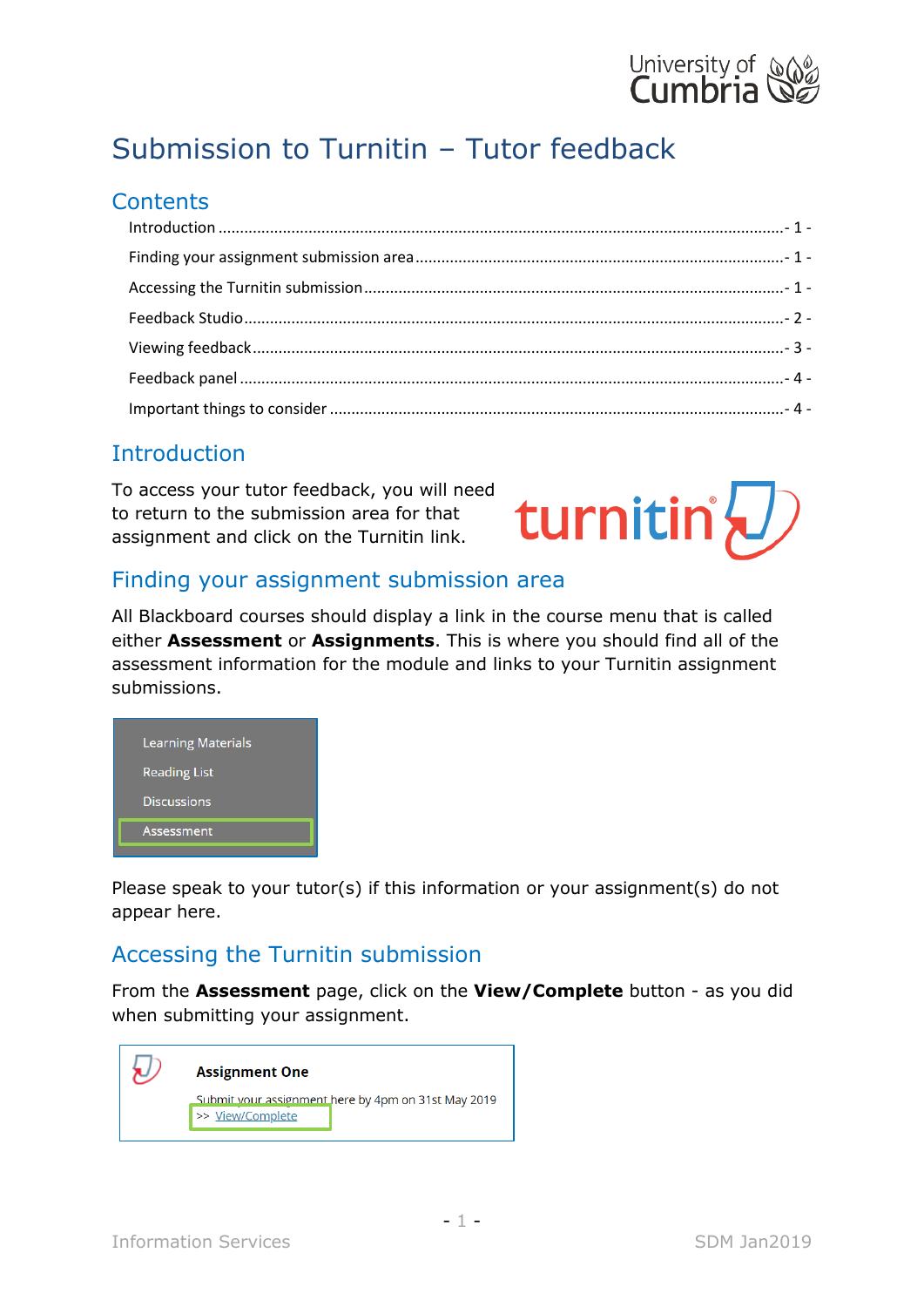

**Note:** You may see more than one Turnitin submission on the Assessments page – ensure you are selecting the correct one – you may need to scroll down until you see the one you want.

Click on either the **percentage** or the **View** button to see your tutor feedback. Your submitted assignment will open in a new **feedback studio** window.

| Assignment Inbox: Exemplar Blackboard 2018 _152186_1 |                |                                                                                      |                            |
|------------------------------------------------------|----------------|--------------------------------------------------------------------------------------|----------------------------|
|                                                      | Info           | Dates                                                                                | Similarity                 |
| Assignment One                                       | $\mathbb{R}$ 0 | Start 08-Jan-2018<br>2:01PM<br>Due 31-May-2019 4:00PM<br>Post 28-Jun-2019<br>12:00AM | View<br>Resubmit<br>$72\%$ |

#### <span id="page-1-0"></span>Feedback Studio

With the feedback studio window open, your submitted assignment will usually open in "**similarity view**". There are a number of things to note in this window:

| <b>HLLC5404</b>                                                                                                                                                                                                                                                                                    | SDMeer |
|----------------------------------------------------------------------------------------------------------------------------------------------------------------------------------------------------------------------------------------------------------------------------------------------------|--------|
| Carbon Monoxide: To Boldly Go Where NO Has Gone Before                                                                                                                                                                                                                                             |        |
|                                                                                                                                                                                                                                                                                                    |        |
| Carbo<br>e (CO) is a colorless, odorless, and tasteless gas that is slightly less dense than air. It<br>Is that use hemoglobin as an oxygen carrier (both invertebrate and vertebrate)<br>is toxi<br>when encountered in concentrations above about 35 ppm, although it is also produced in normal |        |
| animal metabolism in low quantities, and is thought to have some normal biological functions. In the                                                                                                                                                                                               |        |
| atmosphere, it is spatially variable and short lived, having a role in the formation of ground-level                                                                                                                                                                                               |        |
| ozone.                                                                                                                                                                                                                                                                                             |        |
| Carbon monoxide consists of one carbon atom and one oxygen atom, connected by a triple bond                                                                                                                                                                                                        |        |
| that consists of two covalent bonds as well as one dative covalent bond. It is the simplest oxocarbon                                                                                                                                                                                              |        |
| and is isoelectronic with other triply-bonded diatomic molecules having ten valence electrons,                                                                                                                                                                                                     |        |
| including the cyanide anion, the nitrosonium cation and molecular nitrogen. In coordination                                                                                                                                                                                                        |        |
| complexes the carbon monoxide ligand is called carbonyl.                                                                                                                                                                                                                                           |        |
| Carbon monoxide is a silent killer. It has no smell, no taste, and no sound. Neither people nor                                                                                                                                                                                                    |        |
| animals can tell when they are breathing it, but it can be fatal.                                                                                                                                                                                                                                  |        |
| Carbon monoxide (CO) is a by-product of combustion. Common household items, such as gas fires,                                                                                                                                                                                                     |        |
| oil-burning furnaces, portable generators, charcoal grills, among others, put people at risk of                                                                                                                                                                                                    |        |
| exposure to this poison gas.                                                                                                                                                                                                                                                                       |        |
| According to the Centers for Disease Control and Prevention (CDC), over 400 Americans die every                                                                                                                                                                                                    |        |
| year from accidental CO poisoning that is not caused by fires. There are more than 20,000                                                                                                                                                                                                          |        |

- **1. Your assignment** in similarity view.
- **2.** Active Layers toggle switches to **turn similarity and grading on and off** (useful if your submission has opened in the wrong view).

| <b>Active Layers</b> | Х |   | <b>Active Layers</b> |  |
|----------------------|---|---|----------------------|--|
| Grading              |   | ✓ | Grading              |  |
| Similarity           |   |   | Similarity           |  |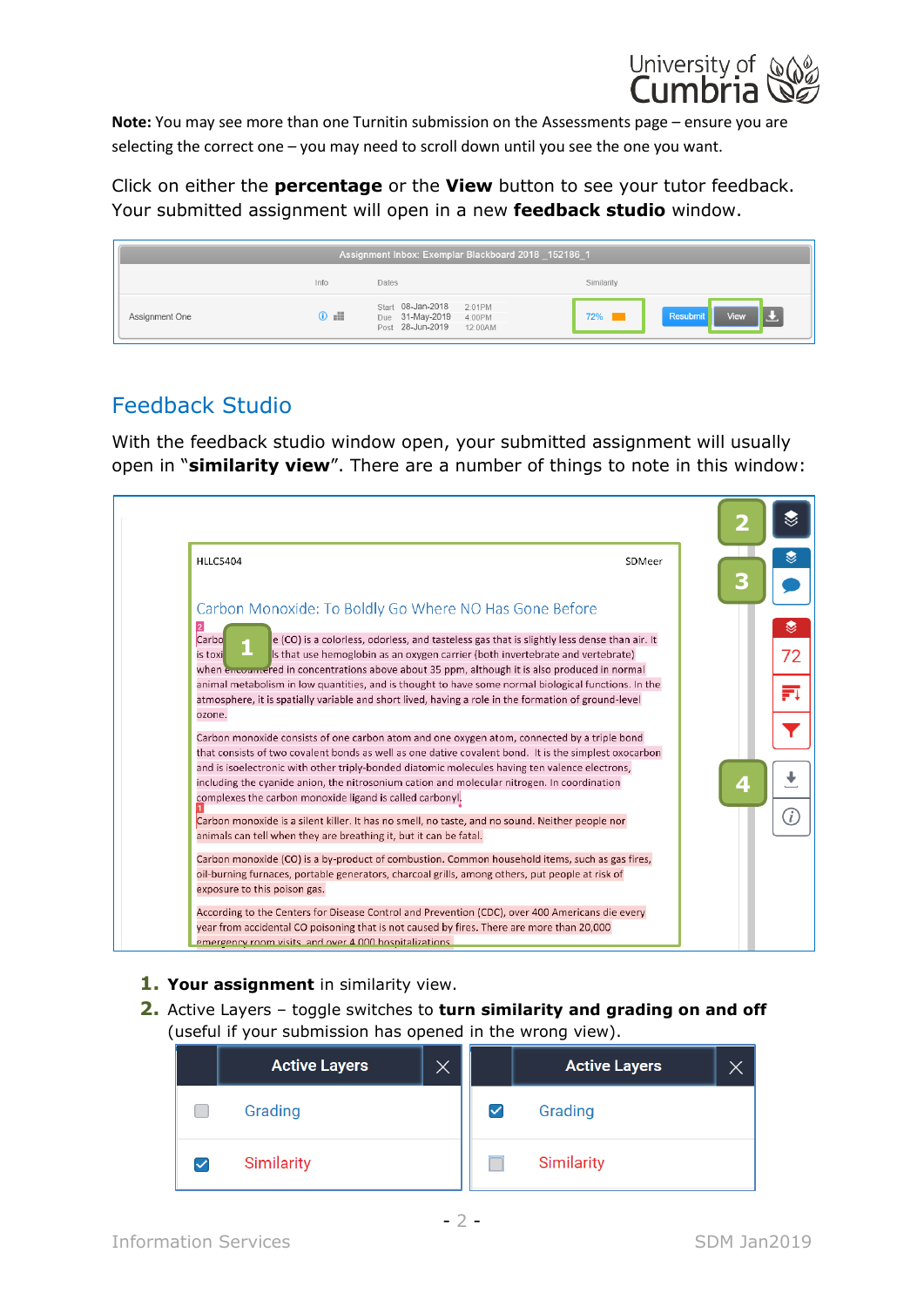

- **3. Grading view** is where you will find your tutor feedback.
- **4. Download** a copy of your assignment in the current view (with tutor feedback highlighted) or get a copy of your digital receipt (from when you submitted the work).

### <span id="page-2-0"></span>Viewing feedback

Enabling the Grading layer and disabling the Similarity layer will allow you to see your tutor's feedback on your submission.

|                        | Carbon Monoxide: To Boldly Go Where NO Has Gone Before                                                                                                                                                                                                                                                                                                                                                                                                                                                                  |                   |   | 2             |
|------------------------|-------------------------------------------------------------------------------------------------------------------------------------------------------------------------------------------------------------------------------------------------------------------------------------------------------------------------------------------------------------------------------------------------------------------------------------------------------------------------------------------------------------------------|-------------------|---|---------------|
|                        | <b>HLLC5404</b><br>Carbon Monoxide: To Boldly Go Where NO Has Gone Before                                                                                                                                                                                                                                                                                                                                                                                                                                               | SDMeer            | G |               |
| <b>Citation Needed</b> | ide (CO) is a colorless, odorless, and tasteless gas that is slightly less dense than air. It<br>Cart<br>als that use hemoglobin as an oxygen carrier (both invertebrate and vertebrate)<br>is to<br>ered in concentrations above about 35 ppm, although it is also produced in normal<br>whe<br>animal metabolism in low quantities, and is thought to have some normal biological functions. In the<br>atmosphere, it is spatially variable and short lived, having a role in the formation of ground-level<br>ozone. |                   |   | ≋<br>72<br>FΙ |
|                        | Carbon monoxide consists of one carbon atom and one oxygen atom, connected by a triple bond<br>that consists of two covalent bonds as well as one dative covalent bond. It is the simplest oxocarbon<br>and is isoelectronic with other triply-bonded diatomic molecules having ten valence electrons,<br>including the cyanide anion, the nitrosonium cation and molecular nitrogen. In coordination<br>complexes the carbon monoxide ligand is called carbonyl.                                                       | <b>Good point</b> | 4 |               |
|                        | Carbon monoxide is a silent killer. It has no smell, no taste, and no sound. Neither people nor<br>animals can tell when they are breathing it, but it can be fatal.<br><b>Weak Transition</b><br>Carbon monoxide (CO) is a by-product of combustion. Common household items, such as gas fires,<br>oil-burning furnaces, portable generators, charcoal grills, among others, put people at risk of<br>exposure to this poison gas.                                                                                     |                   |   |               |
|                        | According to the Centers for Disease Control and Prevention (CDC), over 400 Americans die every<br>year from accidental CO poisoning that is not caused by fires. There are more than 20,000<br>emergency room visits, and over 4,000 hospitalizations. Citation Needed<br>Every dwelling should have a carbon monoxide alarm.                                                                                                                                                                                          |                   |   |               |

- **1.** Your assignment with tutor comments. Click on each of the blue labels to see further information.
- **2.** Toggle the Grading view on and off.
- **3.** Open the Feedback Summary panel to view additional comments about your complete piece of work. These comments will usually relate to the grading and/or assignment criteria.
- **4. Download** a copy of your assignment in the current view (with tutor feedback highlighted) or get a copy of your digital receipt (from when you submitted the work).